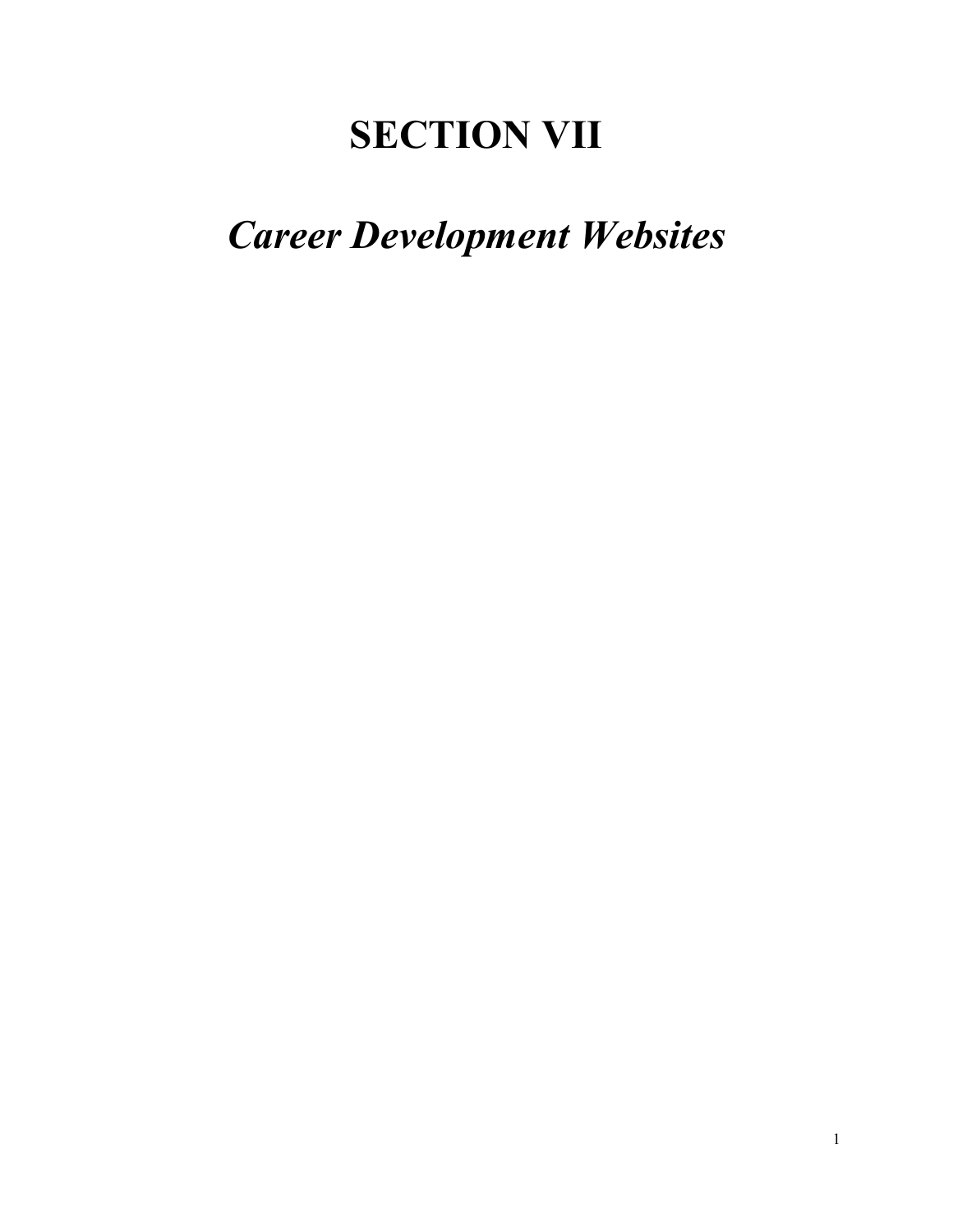# **USEFUL CAREER DEVELOPMENT WEB SITES FOR LAW STUDENTS**

We here at the Career Development Office (CDO) have done extensive research into job seeking resources available on the web. Please note that websites vary widely in content and target audience. We have, therefore, grouped together websites with common themes and included information about them that may be of use to you. Since some sites do not fit neatly into one category and all change frequently, be flexible and explore sites of interest to you. Approach this part of your job search as an enjoyable opportunity to obtain information in a different manner. Remember that the web-based job search skills that you develop as a result of this effort will be an asset throughout your career.

You may find that visiting websites can be a very efficient method of researching general legal employment trends as well as particular employers and opportunities. Due to the sheer volume of information available, however, the user may become daunted and discouraged. To avoid frustration, we strongly encourage you to plan your search before you begin. Ask yourself these questions:

- *1.* What is my goal?
- *2.* Do I seek general information or knowledge of opportunities within a specific firm or organization?
- *3.* Have I looked at all information available on a firm or organization?
- *4.* Have I stepped back to evaluate the results of my searches, and to refine my approach?

An organization's website is a valuable information resource, but other organizations also may have useful and relevant information. For example, the National Association for Law Placement or NALP has information on employment and industry trends that can be of great value to you as you explore possible career pathways.

Remember that the web is a fluid and rapidly changing resource. Websites are frequently updated and should be consulted on a regular basis for the most current information. If you find any of our references to be out of date, please inform us so that we can keep this list current.

## **1. CAREER BASICS WEBSITES**

These sites include information on the "nuts and bolts" of preparing to seek a job.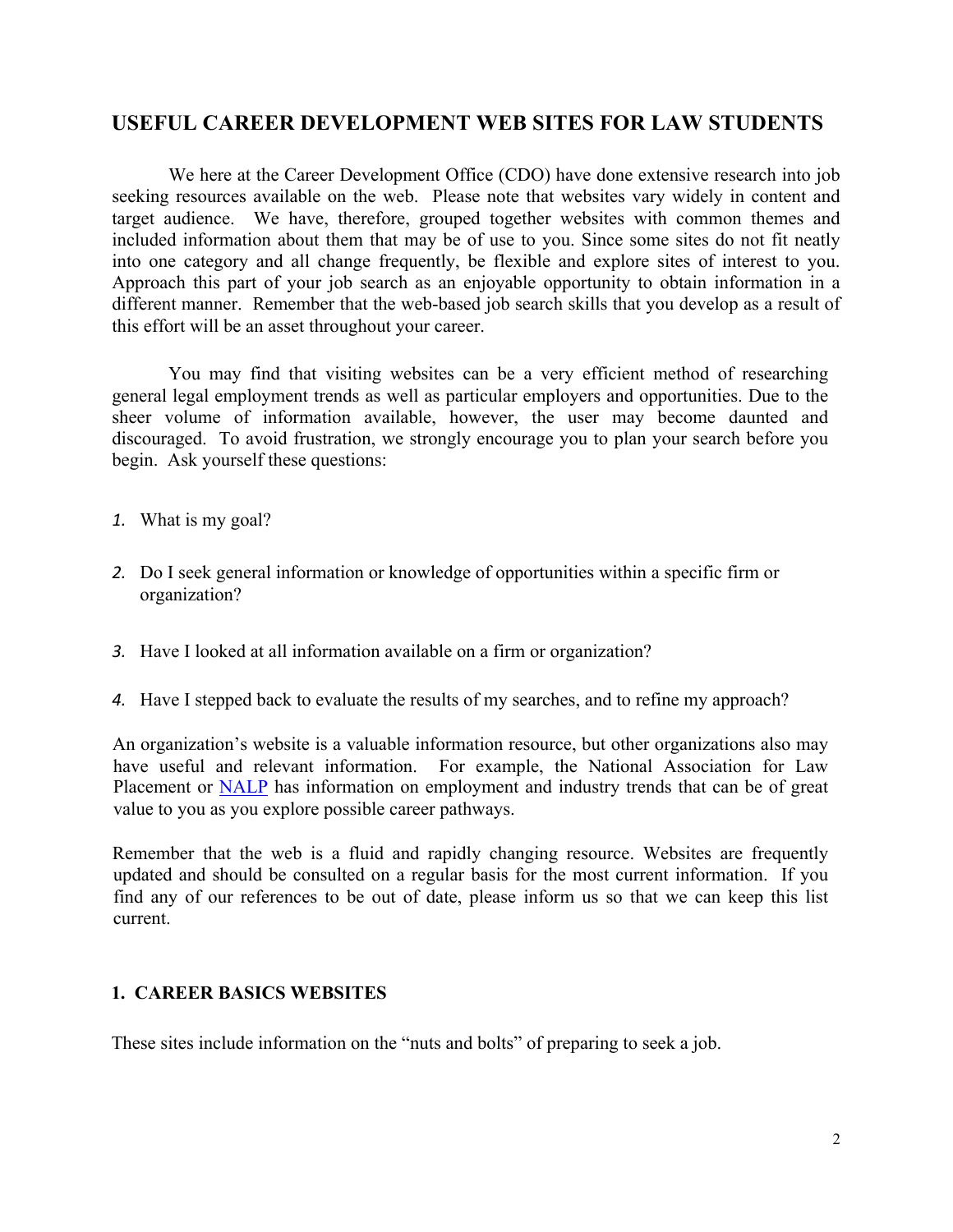## *SELF-ASSESSMENT*

## **Keirsey Temperament Sorter and Keirsey Temperament Theory**

#### http://keirsey.com/

This website features a personality test of 36 questions in two parts. It sorts your responses and categorizes your personality into one of four types--rationalists (Einstein and Margaret Thatcher), idealists (Gandhi and Eleanor Roosevelt), artisans (Ernest Hemingway and Barbara Streisand) or guardians (George Washington and Mother Teresa). The website offers ideas of the type of profession that you might do well in, depending upon your personality type.

### **Motivational Appraisal of Personal Potential (MAAP)**

#### http://www.assessment.com/Default.asp

MAPP offers a free test that reveals your motivation for work. The career test takes 15 minutes to complete and gives you a wealth of information to help you make wise career choices.

## *JOB OUTLOOK*

#### **Occupational Outlook Handbook**

### http://bls.gov/

This website is maintained by the U.S. Bureau of Labor Statistics. The "index" provides an extensive list of professions (from "A" Accountant to "Z" Zoologist). Each profession is described, working conditions are provided, and salaries are listed. Also of interest is the job outlook, which offers predictions about whether the number of jobs in the profession is likely to increase or decrease in the future.

### *SALARIES*

https://www.nalp.org/ - salary information under the Research & Statistics tab on the homepage.

*Jobs & JDs –* salary and employment trend resource published by NALP, available in the CDO for review.

http://salary-surveys.erieri.com/ and https://www.roberthalf.com/salary-guide/legal and https://www.lawcrossing.com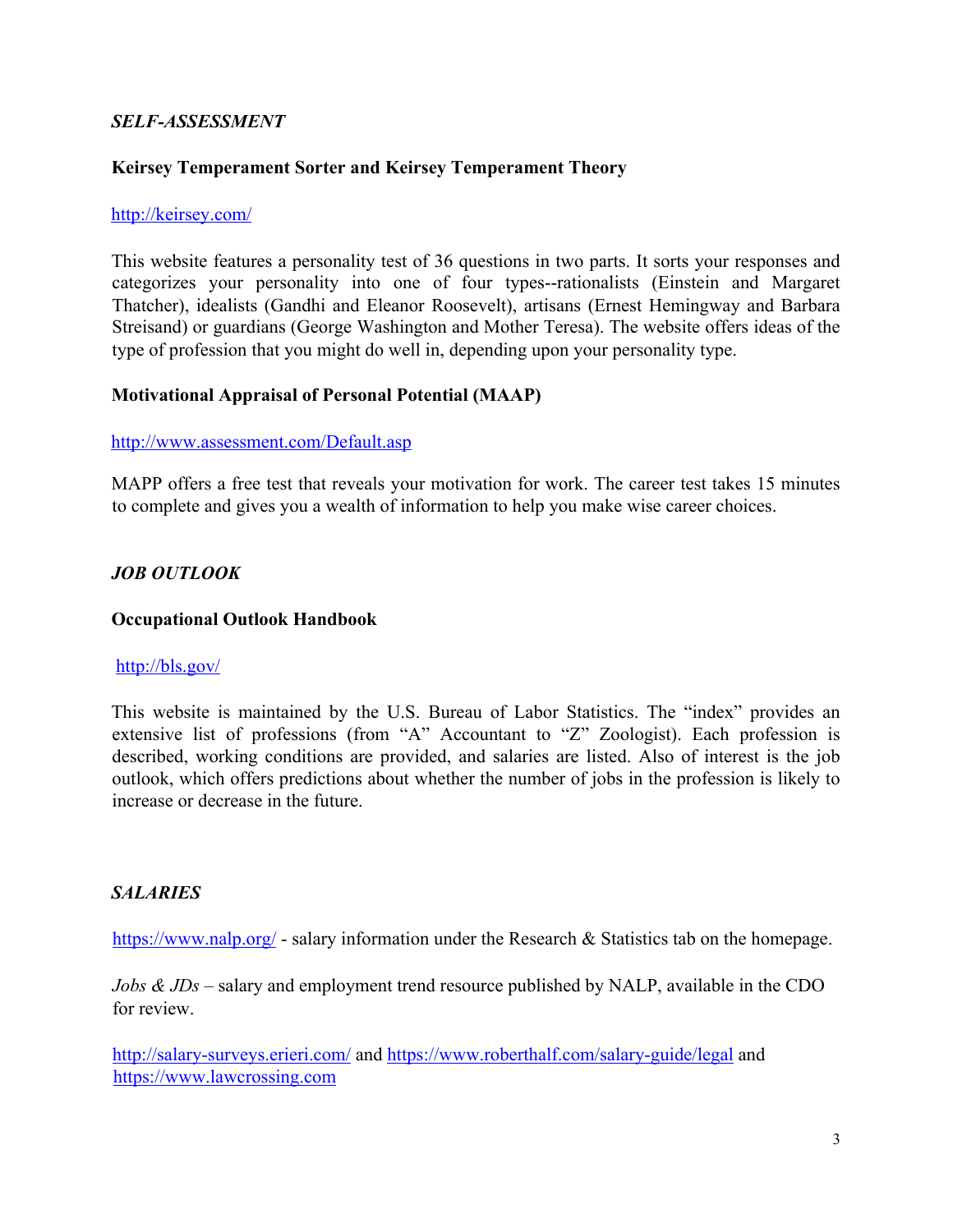Contains statistics of current legal salaries.

# *RESUMES*

# **Jobsmart**

# http://jobstar.org/

This website was created by California librarians. Topics include: Resumes, Career Guides, Salary Information, and Hidden Jobs. The resume section is helpful. It defines a resume, offers sample versions of chronological, functional, electronic, and curriculum vitae resumes. The section also addresses cover letters and gives samples. In the career section, there is information on specific careers.

# **"GATEWAY WEBSITES"**

These sites are good places to start your search because they are comprehensive and may give you links to a variety of job-search ideas, sites, and employment advice. Below each link we list those sections of the site which may be of greatest use to you in your job search.

## www.Indeed.com

This is an aggregator sites which organizes relevant job postings from several sources based on your profile and forwards them to you by email.

## https://www.linkedin.com

Allows you to post your resume, search jobs, network and research career tools through Linkedin Learning.

## **ABA Career Center**

## https://www.americanbar.org/careercenter/

The American Bar Association's website is an excellent resource for law students and alumni. The ABA Career Center lists legal resources for attorneys and law students and contains job listings specifically geared towards these groups.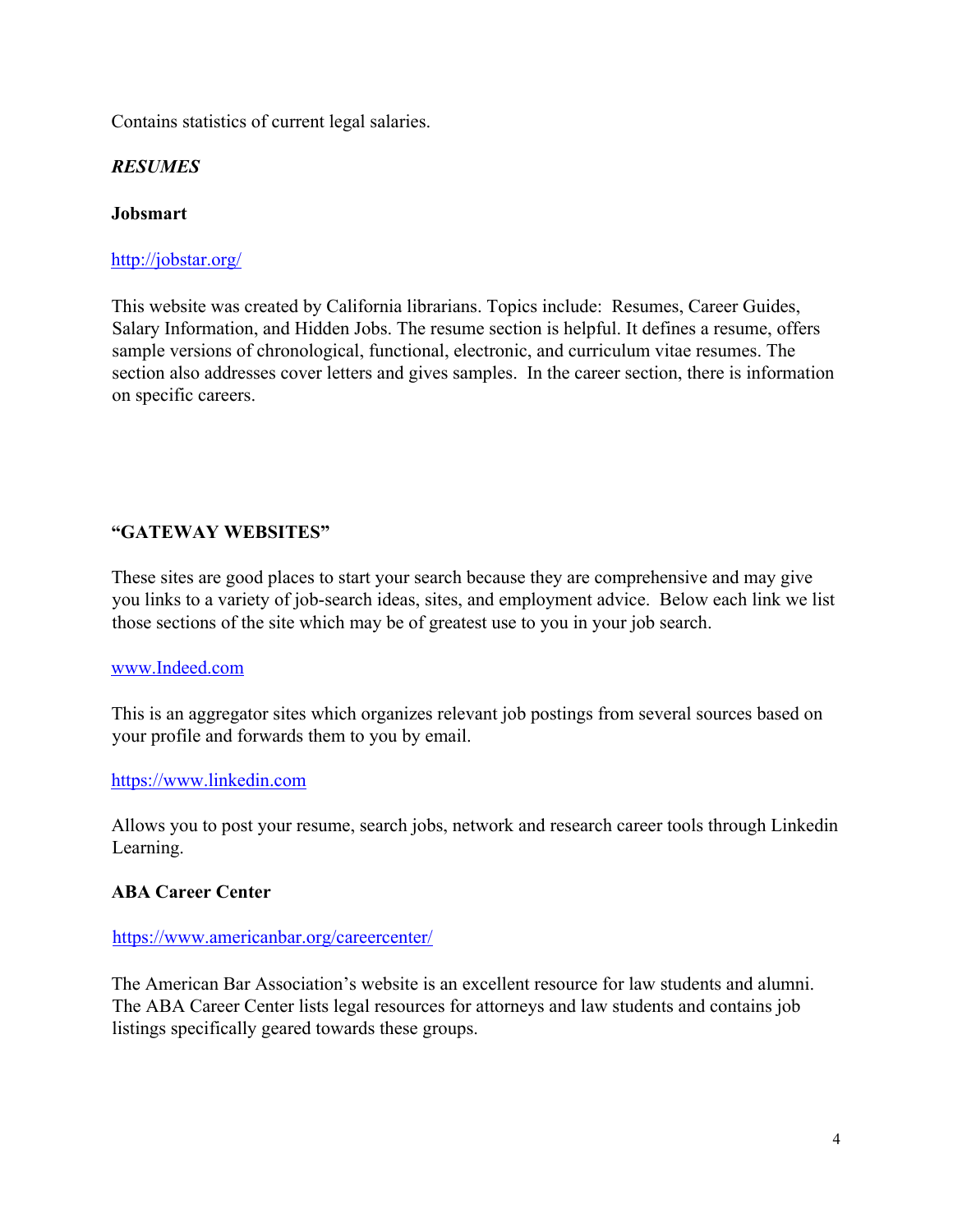## **HG Employment Center**

## http://www.hg.org/

Practice Areas: links to overviews, articles, laws, and discussion groups about specific practice areas. Law firm links: links to law firm websites worldwide. Government links: links to government and other website. Employment and Career: links to open positions, classified advertising websites, and many other job search sites.

## **Law Journal Extra**

### http://www.lawjobs.com/

Classified advertising for experienced attorneys. Job listings by recruiters for experienced attorneys. Lists of legal recruiting firms for experienced attorneys. Temporary employment opportunities for experienced attorneys. National rankings of firms by various publications and organizations. Articles on compensation, advancement, work/lifestyle issue etc.

## **Legal Employment Search Site**

## http://www.legalemploy.com/

Very large source for varied legal employment websites. **Office of Public Interest Advising** 

## http://www.law.harvard.edu/students/opia/

Harvard University's web site for public interest opportunities with links to federal and state organizations as well as access to public interest groups.

## **PALIDAN**

### http://www.palidan.com/

Legal Employment: links to classifieds, public interest employers, recruiters, government positions, resume posting. Legal Resources: links to bar associations, attorney email addresses, pro bono sites, CLEs. Student Resources/Employment aids: internship lists, job-search resources.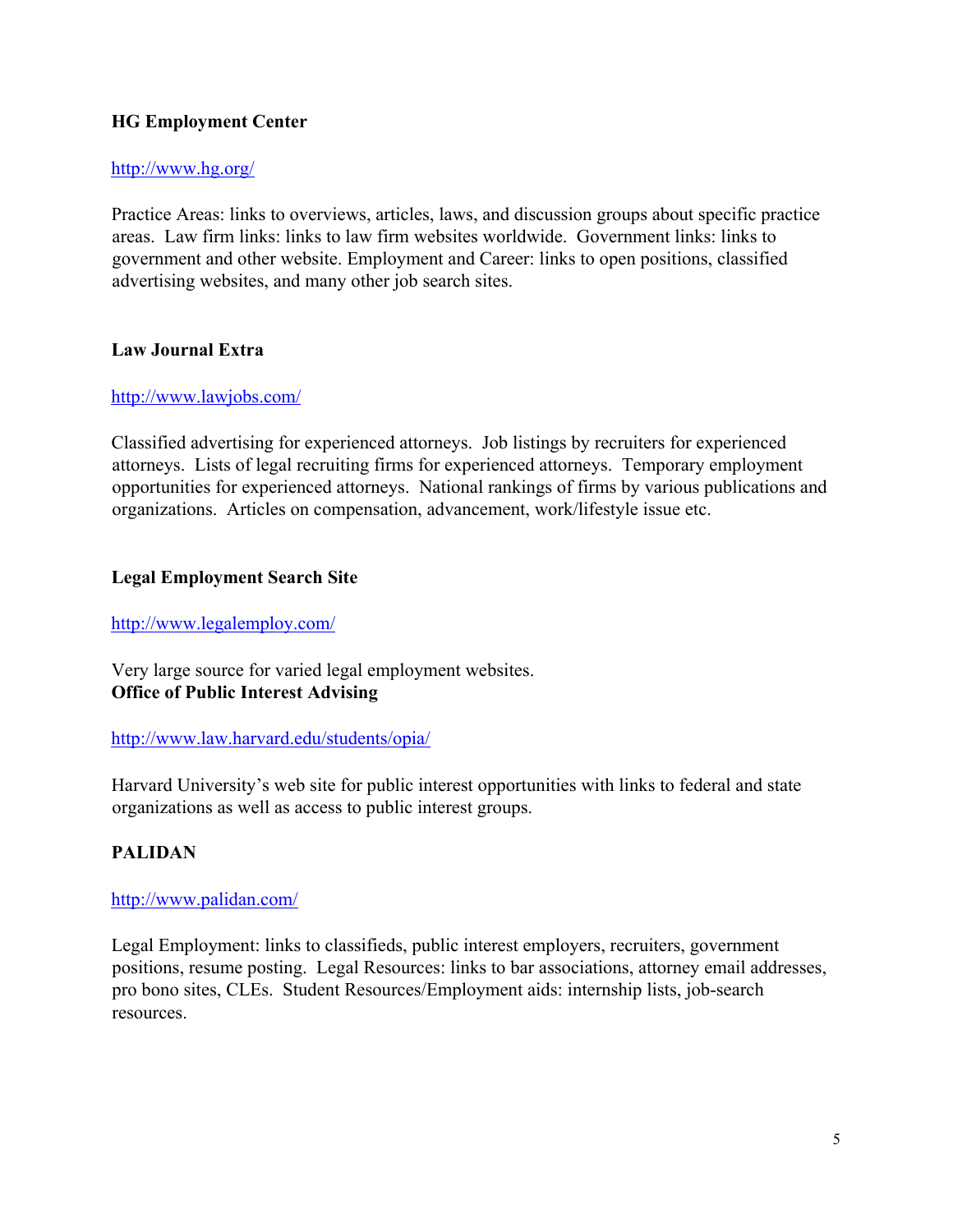## **RESEARCH WEBSITES**

These websites may assist you in researching employers. They may help you find employers matching your skills and interests. They may also help you learn more about employers to which you know you want to apply or with which you will be interviewing.

#### **Chambers Associate**

#### http://www.chambers-associate.com/Default.aspx

Search engine for law firm information, such as firm strategy, culture, hours, compensation, getting hired, diversity, exit strategy, pro bono, work-life policies and more.

#### **Chambers Partners**

Chambers Partners USA ranks the leading firms and lawyers in an extensive range of practice areas throughout America. The research is in-depth and client focused and the guide is read by industry-leading companies and organizations throughout the US and worldwide. It is also widely used by firms in all states for referral purposes.

#### **National Association for Law Placement**

#### www.nalp.org

The National Association for Law Placement provides large law firm hiring information as well as market trends and statistics for the legal industry.

### **NALP Directory**

#### www.nalpdirectory.com

Searchable directory for law firms, corporate departments, government agencies and public interest organizations. This is an invaluable resource!

#### **Vault Reports**

http://www.vault.com/wps/portal/usa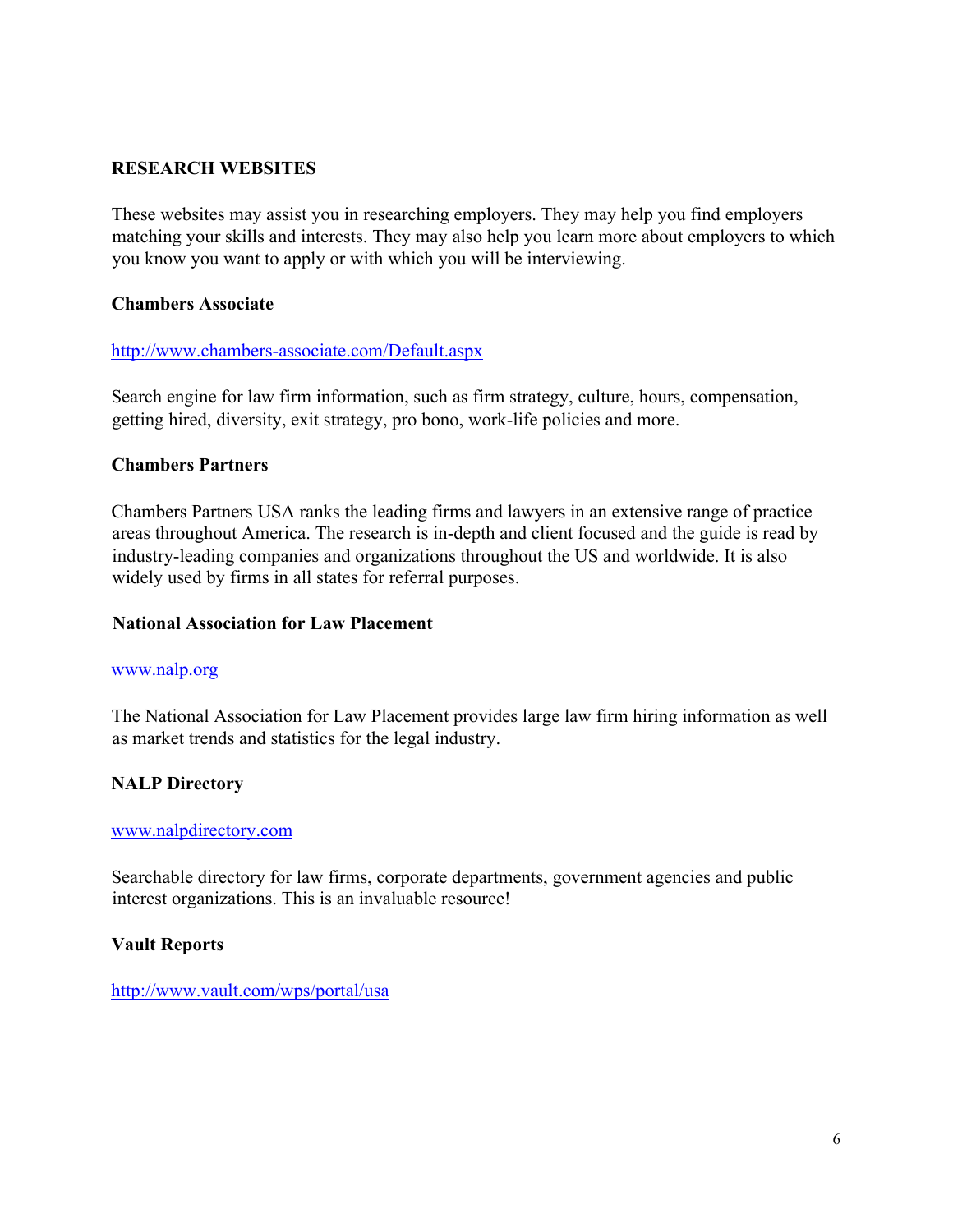# **ATTORNEY DATABASES**

When you need to look up an individual lawyer or search for lawyers of a certain type, turn to these databases.

## **Martindale Hubbell**

#### www.martindale.com

One of the most comprehensive listings of attorneys worldwide. Search database for individuals, firms, government and corporate attorneys. Excellent resource for finding firm websites.

## **West Legal Directory (Thomson Reuters)**

### www.findlaw.com

Search database for information on firms, government offices, corporate law offices and lawyers in the U. S. and Canada. Articles on legal developments. Descriptions of practice areas and state-specific searches for lawyers by practice area.

## **5. CLASSIFIED ADVERTISING WEBSITES & FEDERAL GOVERNMENT**

Classified sites post available positions in specific regions of the country or areas of law. They are usually most useful to experienced attorneys, but we note sites which list student or recent graduate opportunities as well.

### **Glassdoor – Job Index**

https://www.glassdoor.com/Job/index.htm

### **Association of Patent Law Firms**

### http://aipf.com/

Job Bank with experienced attorney and students positions. Links to member patent law firms.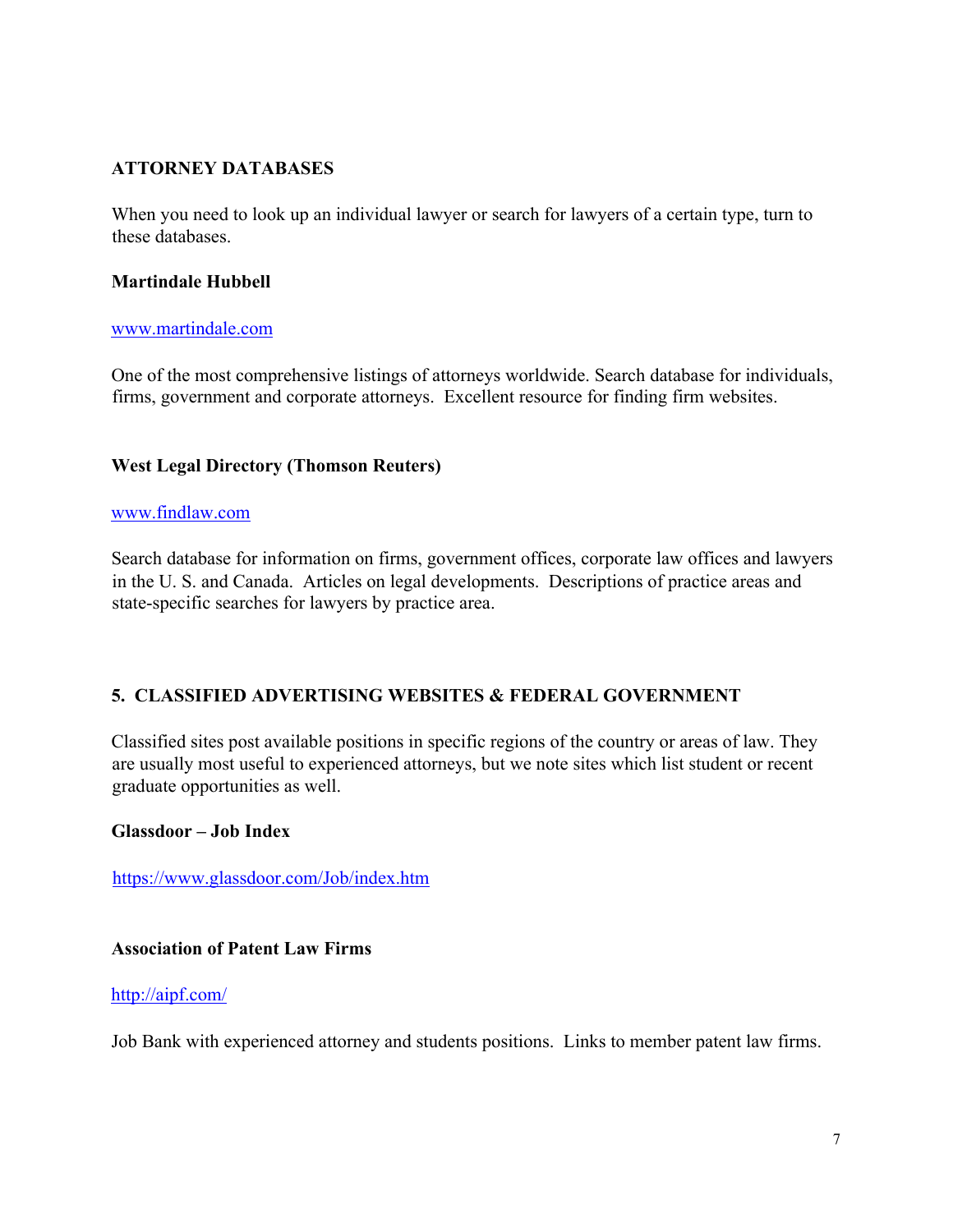## **Bloomberg**

### http://about.bloomberg.com/careers/index.html

Large international financial organization with internal law related alternative law listings.

## **Chronicle of Higher Education**

### http://chronicle.com/jobs/

Site featuring teaching and administrative job listings at the college and university level.

## **Higher Education Jobs**

http://www.higheredjobs.com/default.cfm

### **Environmental Organization Web Directory**

http://www.webdirectory.com/

Links to environmental job sites. Lists addresses for environmental employers.

## **OSCAR**

### https://oscar.uscourts.gov/

Searchable database of federal law clerk openings.

### **Federal Jobs Digest**

### http://www.jobsfed.com/

Database of federal vacancies, including legal; some available for students. Resume submission feature. Description of federal benefits.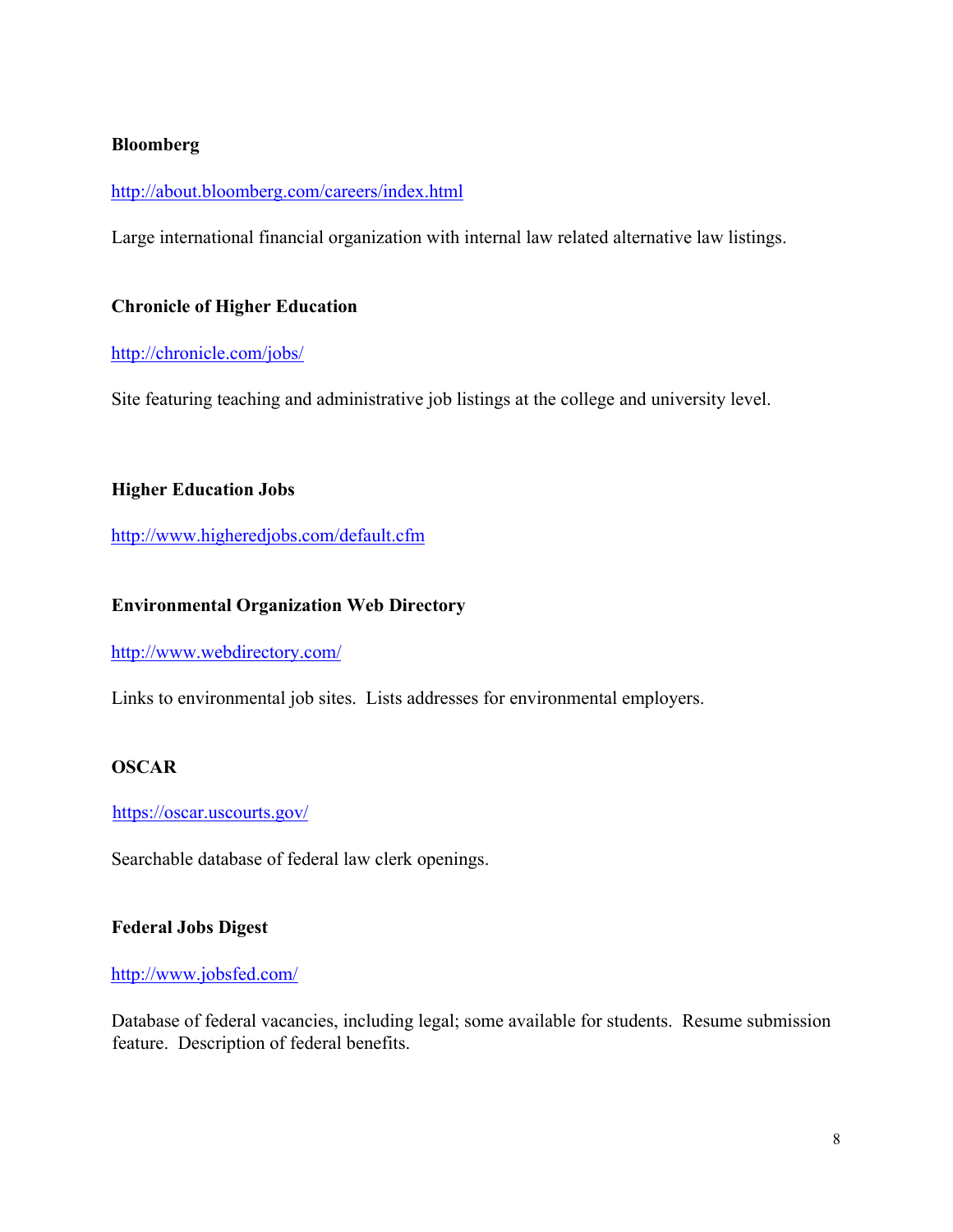## **The Hill**

http://www.hillnews.com/

Magazine about Capitol Hill contains job listings.

# **LAWINFO Employment Center**

## https://www.lawinfo.com/careers.html

Classifieds for experienced attorneys, paralegals and other law-related positions. Accepts resumes from those seeking employment.

## **USA Jobs Database Online**

## http://www.usajobs.gov

Database of federal government jobs and internships for new and experienced attorneys.

## **US Office of Personnel Management**

## http://www.opm.gov/

Resource linking jobseekers to relevant federal government jobs and internships, including experienced attorney and student positions.

## **Open access job and resume bank for legal and non-legal jobs.**

**Alternative Legal Jobs** 

https://www.thebalancecareers.com/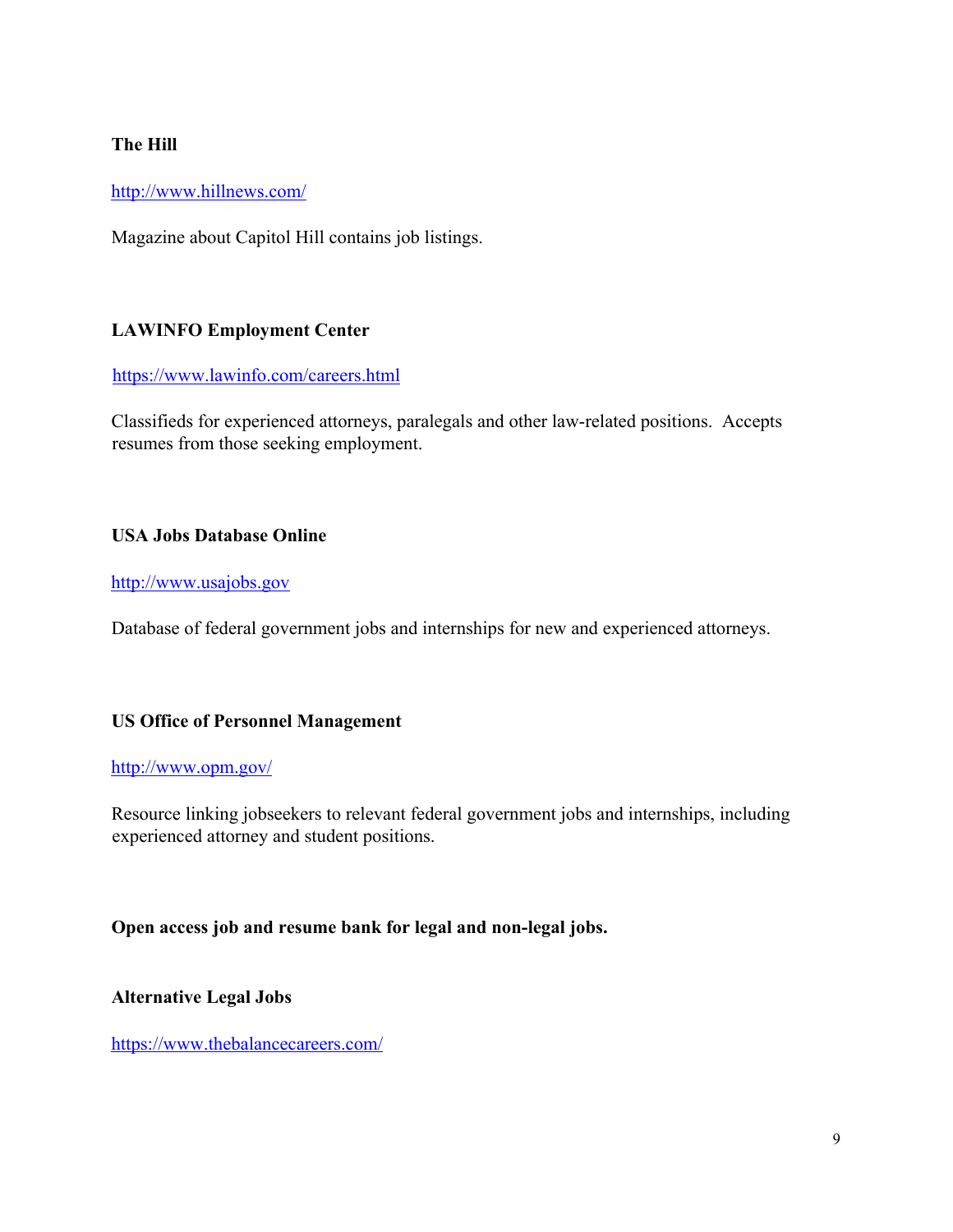## **American Health Lawyers Association**

https://www.americanhealthlaw.org/

# **Chicago-Kent Law Resources for LGBTQ + Attorneys**

https://studentorgs.kentlaw.iit.edu/lambdas/lgbt-resources/

## **Emplawyernet**

http://www.emplawyernet.com

## **iHirelegal**

http://www.ihirelegal.com

### **Job Serve**

http://www.jobserve.us/homepage.aspx

## **Lambda Legal**

http://www.lambdalegal.org

## **Law Bulletin**

http://jobs.lawbulletin.com/lc.cfm?page=rc\_index2.cfm&CFID=17340746&CFTO KEN=19600517

## **Lawyers Weekly Jobs**

http://www.lawjobs.com/index.jsp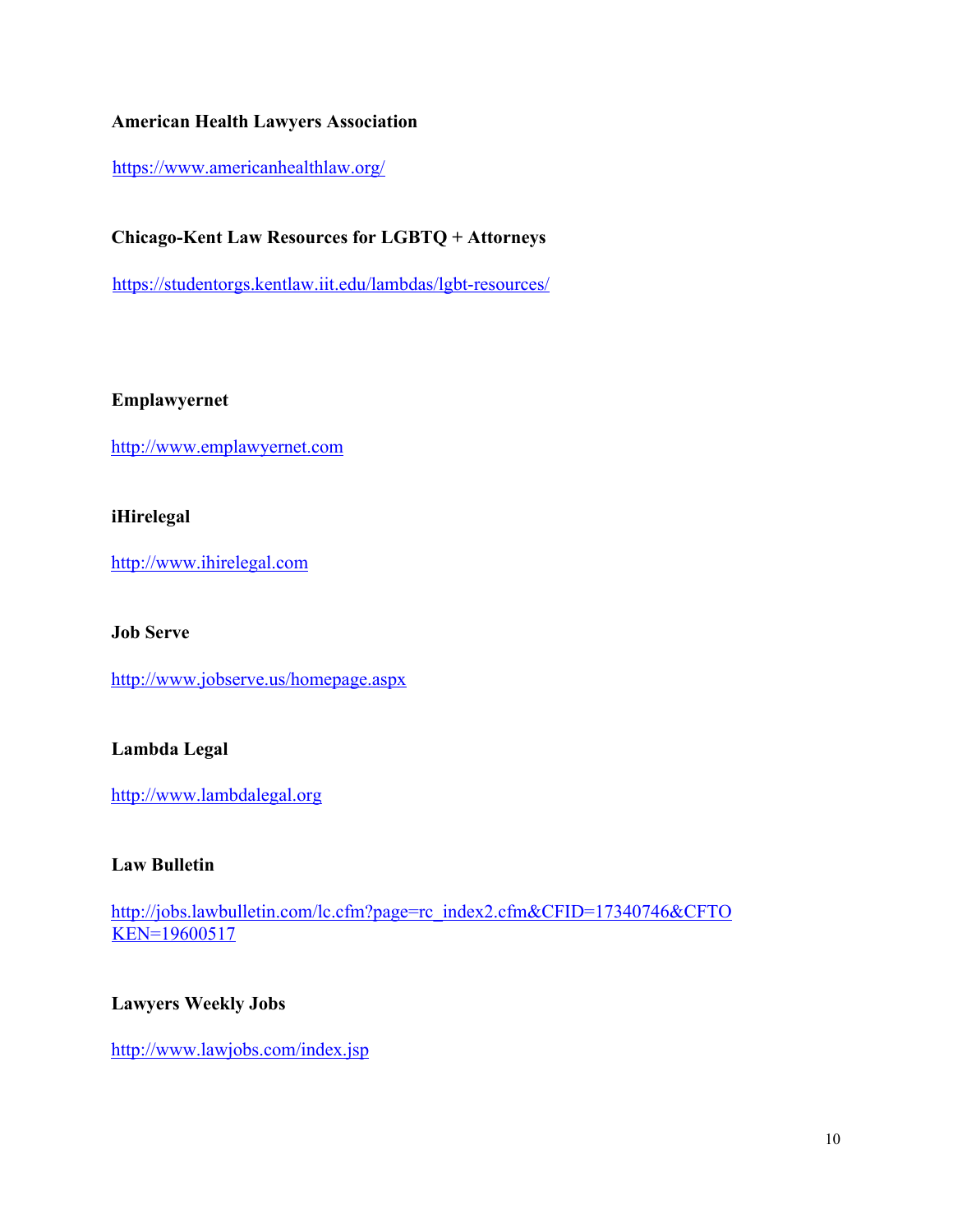# **Legal Authority**

http://www.legalauthority.com/

## **Legalstaff.com**

http://www.legalstaff.com/Common/HomePage.aspx

## **LexisNexis**

http://www.lexisnexis.com/careers/default.aspx

# **NATIONJOB**

http://www.nationjob.com/legal/

Searchable national database of legal jobs.

## **Opportunities in Public Affairs**

## http://www.brubach.com/

Opportunities in Public Affairs is an excellent source of public affairs alternative legal career job openings in the Washington, DC area. Make a selection from the posted career fields to view featured job openings.

## **Roll Call**

http://www.rollcall.com/

Newspaper of Capitol Hill includes job openings for those wanting alternative careers as well as legal jobs.

## **Special Counsel**

https://www.specialcounsel.com/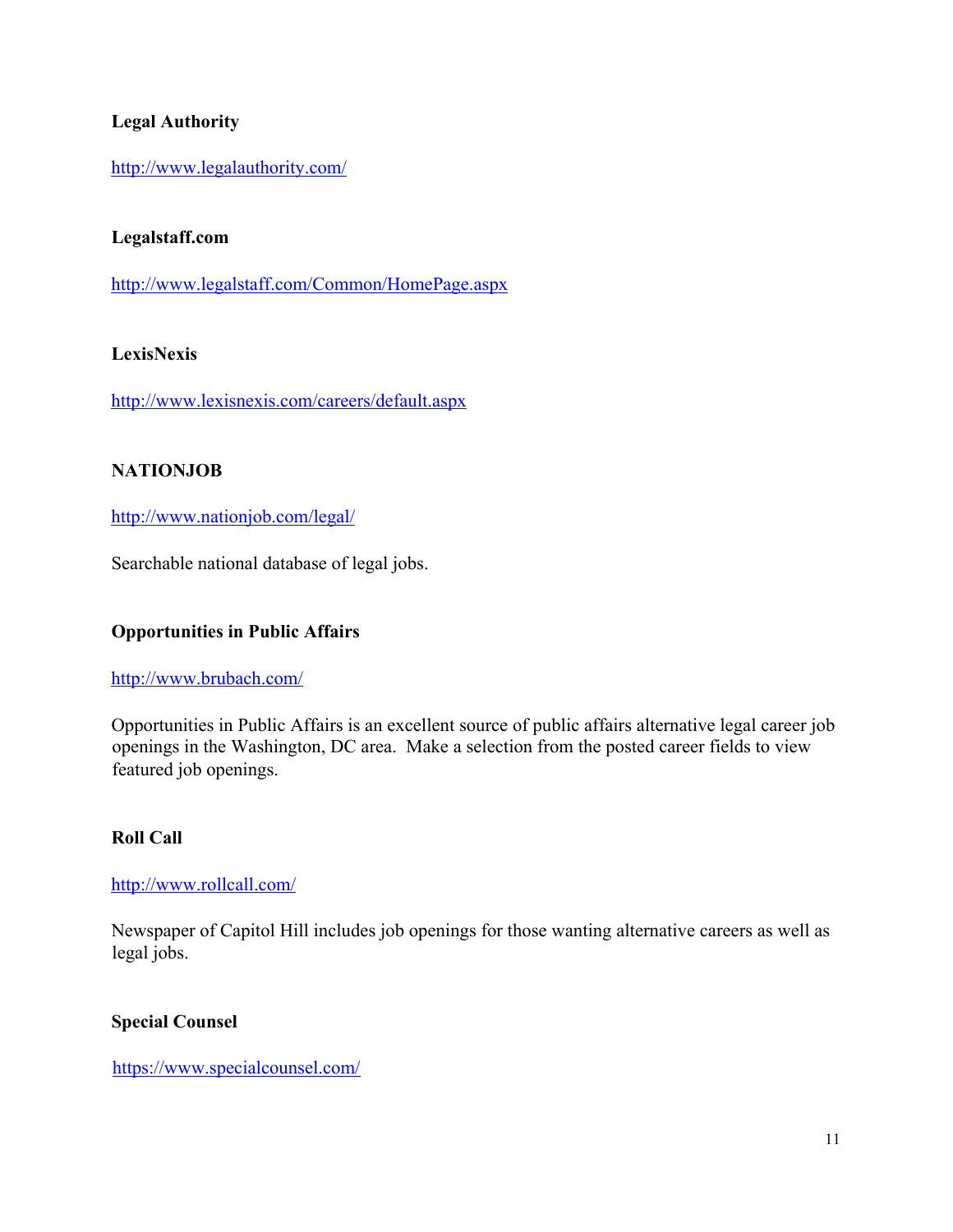## **U.S. Department of Justice**

#### http://www.usdoj.gov/

Attorney positions. Honors Program for students. Summer Internships for students.

## **LEGAL SEARCH CONSULTANTS**

Provide legal staffing services to corporate law departments, law firms, government agencies and nonprofit organizations with attorneys on a temporary or temp-to-hire basis.

### **Assigned Counsel**

http://www.assignedcounsel.com

### **National Association of Legal Search Consultants**

https://www.nalsc.org/

### **STATE GOVERNMENT WEBSITES**

## **PENNSYLVANIA GOVERNMENT WEBSITES**

### **Pennsylvania Governor's Office of General Counsel**

http://www.state.pa.us/portal/server.pt/community/pa\_gov/2966

Advises executive departments of the State of Pennsylvania. Contains employment information.

### **Pennsylvania Office of Attorney General**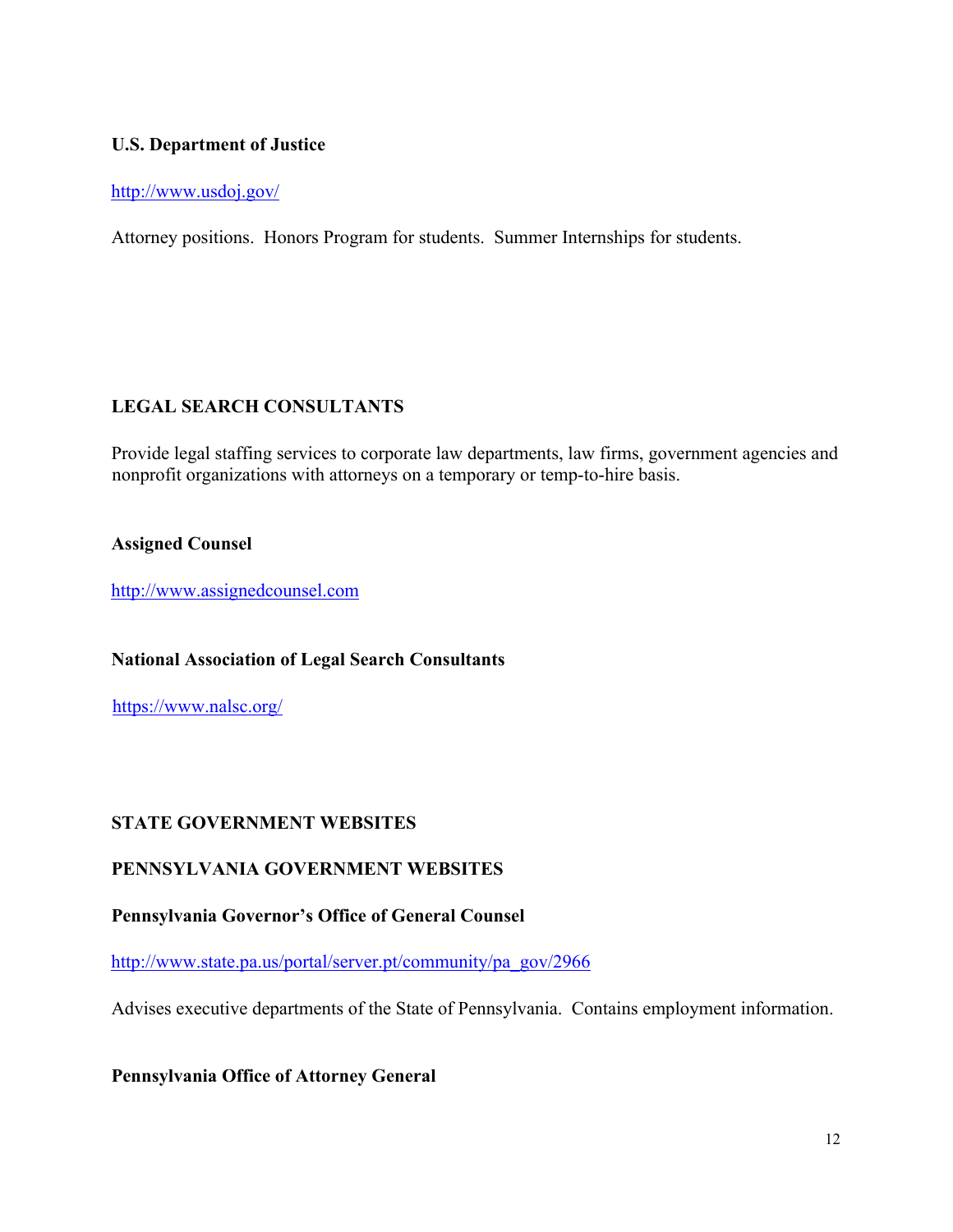http://www.attorneygeneral.gov/

Represents the State of Pennsylvania.

**Pennsylvania Board of Bar Examiners**

http://www.pabarexam.org/

Administers PA Bar exam.

## **The Unified Judicial System of Pennsylvania**

http://www.pacourts.us/

Contains information on PA Courts.

# **NEW JERSEY GOVERNMENT WEBSITES**

## **New Jersey Judiciary**

https://www.njcourts.gov/

Online source for NJ Judiciary. Includes information on clerkships.

## **New Jersey Department of Law and Public Safety**

http://www.state.nj.us/lps/

Contains information about the NJ Attorney General's Office, including employment.

## **DELAWARE GOVERNMENT WEBSITES**

## **Delaware Department of Justice**

### http://www.state.de.us/attgen/

Contains information about the DE Attorney General's Office, including employment.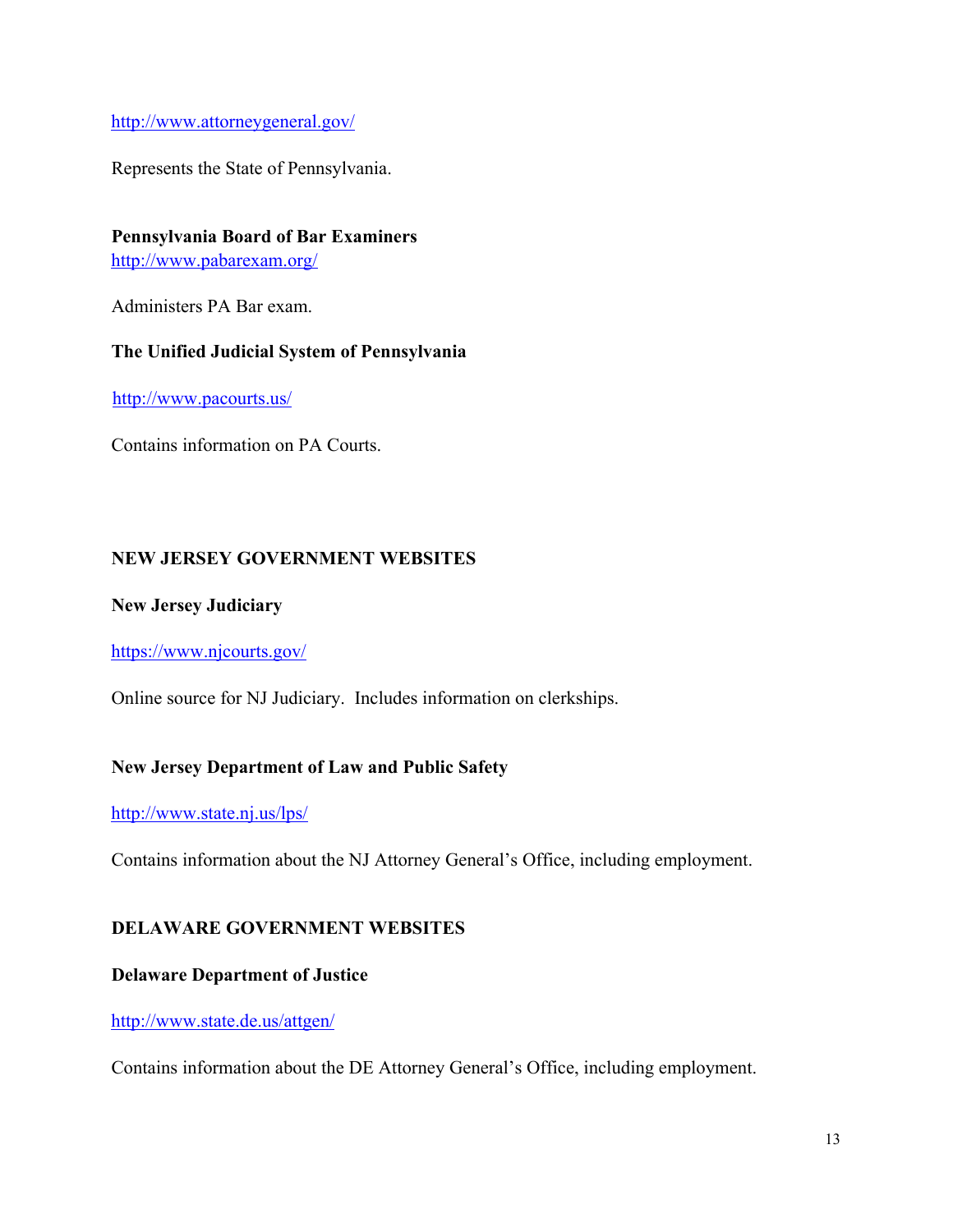## **Delaware Courts**

#### http://courts.delaware.gov/

Contains information on Delaware practice, including link to Board of Bar Examiners and some employment opportunities. Information on clerkship openings is available through the CDO.

## **PUBLIC INTEREST WEBSITES**

The following websites contain information about public interest job opportunities as well as links to other public interest sites.

## **GENERAL PUBLIC INTEREST SITES**

### **PSJD – Pathway to Public Service Legal Careers**

https://www.psjd.org/

### **National Legal Aid and Defender Association**

#### www.nlada.org

Contains jobs for grads in civil legal service organizations, defender groups, and other public interest organizations. Some Federal positions also listed. Searchable by state.

#### **Idealist**

#### http://idealist.org

Contains database of jobs and volunteer positions, law-related and other, with an extensive listing of non-profit organizations. Search by subject matter, type of job, and other categories. Career Center: database of public interest positions and internships (primarily non-legal), resume and cover letter writing for the public sector, salary surveys.

#### **Equal Justice Works**

http://www.equaljusticeworks.org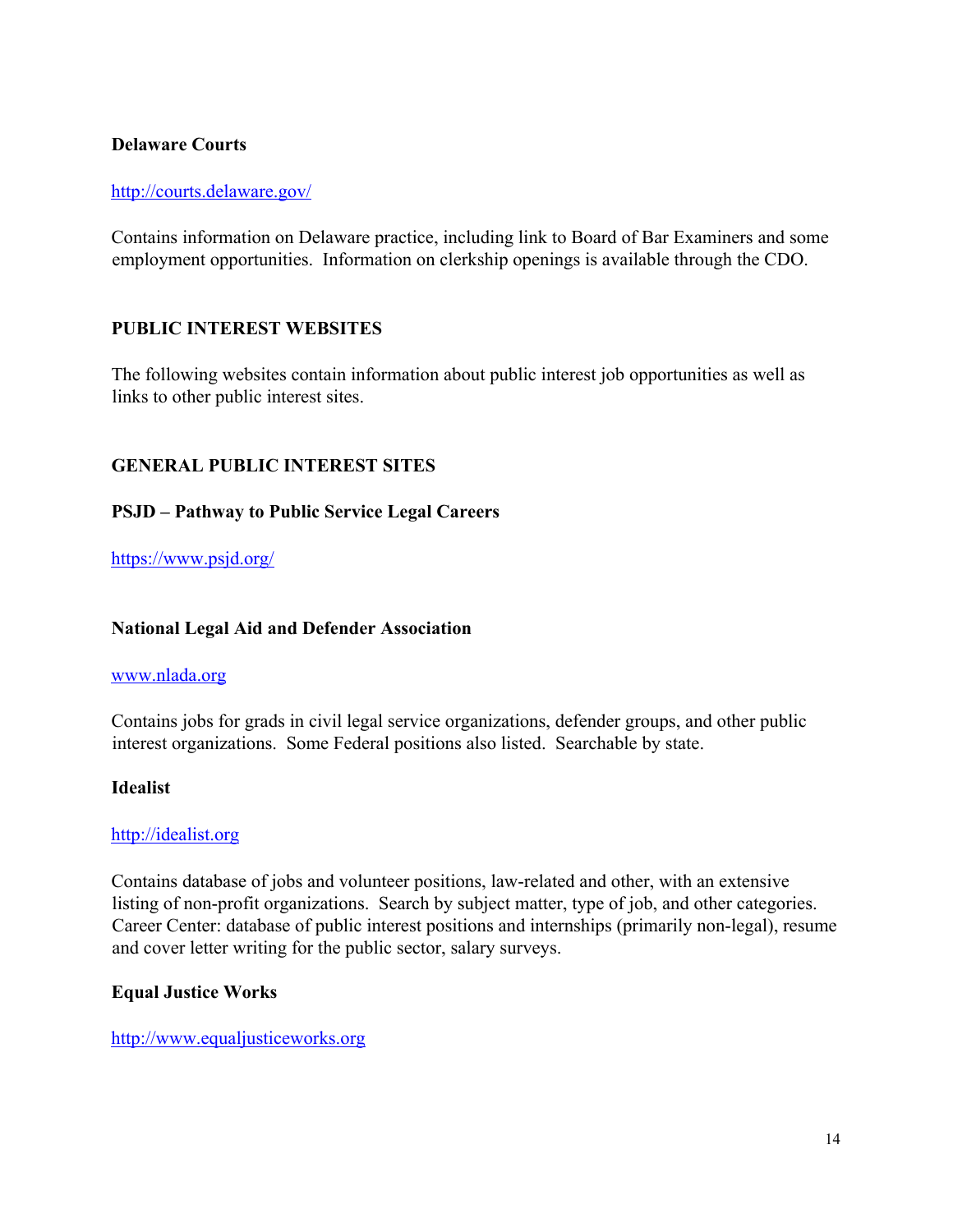## **Foundation Center Job Corner**

## http://foundationcenter.org/pnd/jobs/

Look here for jobs in foundations, corporate grant makers, grant making public charities, educational institutions, and other nonprofits. Search by employer type and location.

## **Society of American Law Teachers**

### http://www.saltlaw.org/

This progressive group of law professors maintains a database of public interest jobs at law schools and non-profit entities.

## **Roll Call Jobs**

### http://www.rcjobs.com

Features jobs in government affairs, lobbying, and other positions in groups doing business with the Federal government.

## **INTERNATIONAL PUBLIC INTEREST SITES**

### **Human Rights Internet**

### https://hri.ca/

Lists legal and non-legal internships in human rights groups worldwide.

### **Human Rights USA Resource Center**

### http://www.hrusa.org/

List jobs, fellowships, and internships with human rights groups and also has links to other such opportunities.

### **ReliefWeb**

### http://reliefweb.int/jobs